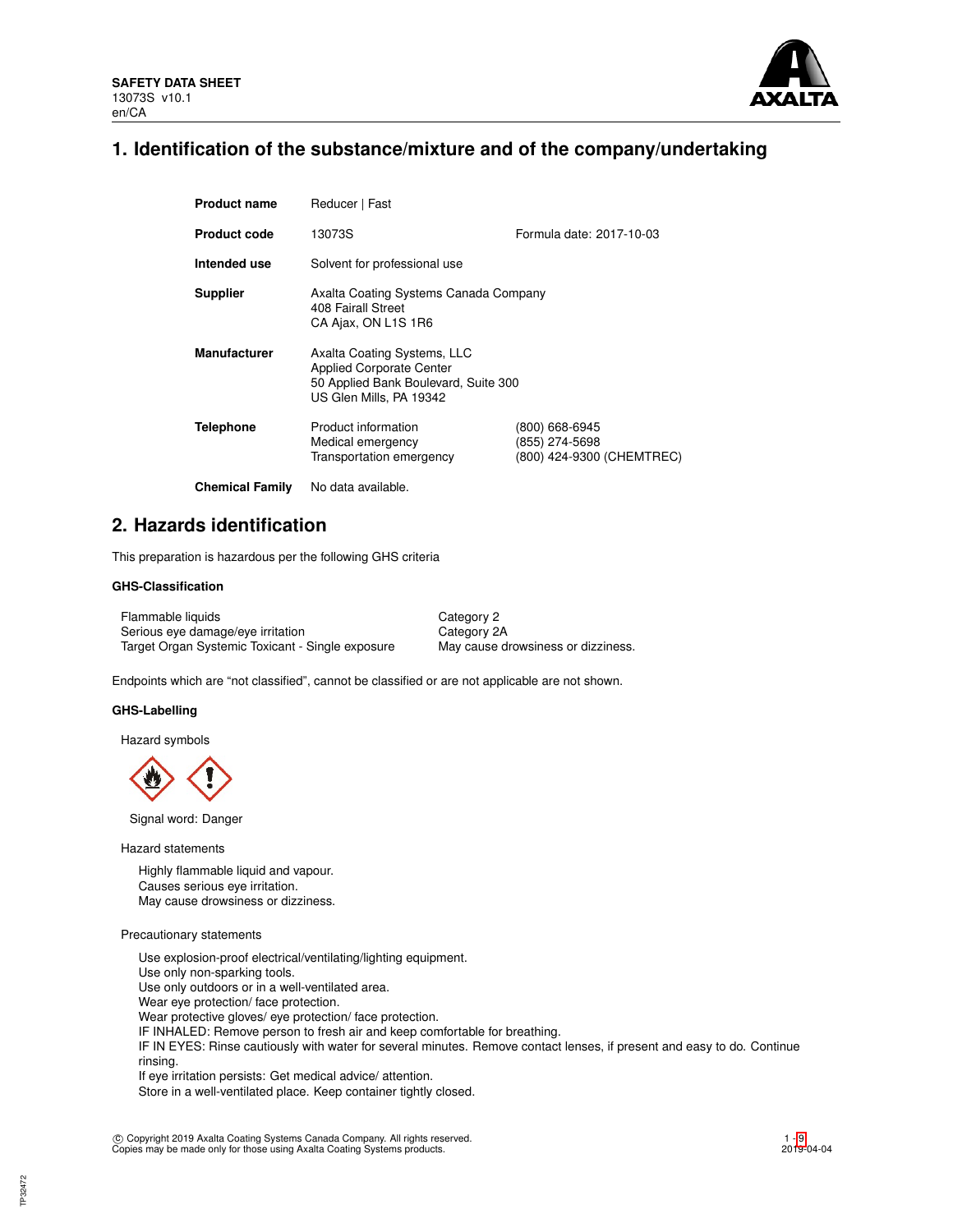

Store locked up.

- Dispose of contents/container in accordance with local regulations.
- Keep away from heat, hot surfaces, sparks, open flames and other ignition sources. No smoking.
- Ground and bond container and receiving equipment.
- Take action to prevent static discharges.
- Avoid breathing dust/ fume/ gas/ mist/ vapours/ spray.
- IF ON SKIN (or hair): Take off immediately all contaminated clothing. Rinse skin with water or shower.
- IF exposed or concerned: Call a POISON CENTER/doctor.

## **Other hazards which do not result in classification**

Intentional misuse by deliberately concentrating and inhaling the contents may be harmful or fatal.

**The following percentage of the mixture consists of ingredient(s) with unknown acute toxicity:**  $0%$ 

# **3. Composition/information on ingredients**

mixture of solvents

## **Components**

| CAS-No.  | Chemical name | Concentration |
|----------|---------------|---------------|
| 141-78-6 | Ethyl acetate | $80 - 100\%$  |
| 142-82-5 | Heptane       | $1 - 5%$      |

Actual concentration ranges withheld as a trade secret. Non-regulated ingredients 0.1 - 1.0%

## **4. First aid measures**

## **Eye contact**

Remove contact lenses. Irrigate copiously with clean, fresh water for at least 15 minutes, holding the eyelids apart. Seek medical advice.

## **Skin contact**

Do NOT use solvents or thinners. Take off all contaminated clothing immediately. Wash skin thoroughly with soap and water or use recognized skin cleanser. If skin irritation persists, call a physician.

## **Inhalation**

Avoid inhalation of vapour or mist. Move to fresh air in case of accidental inhalation of vapours. If breathing is irregular or stopped, administer artificial respiration. If unconscious place in recovery position and seek medical advice. If symptoms persist, call a physician.

## **Ingestion**

If swallowed, seek medical advice immediately and show this safety data sheet (SDS) or product label. Do NOT induce vomiting. Keep at rest.

#### **Most Important Symptoms/effects, acute and delayed**

#### **Inhalation**

May cause nose and throat irritation. May cause nervous system depression characterized by the following progressive steps: headache, dizziness, nausea, staggering gait, confusion, unconsciousness. Reports have associated repeated and prolonged overexposure to solvents with permanent brain and nervous system damage.

## **Ingestion**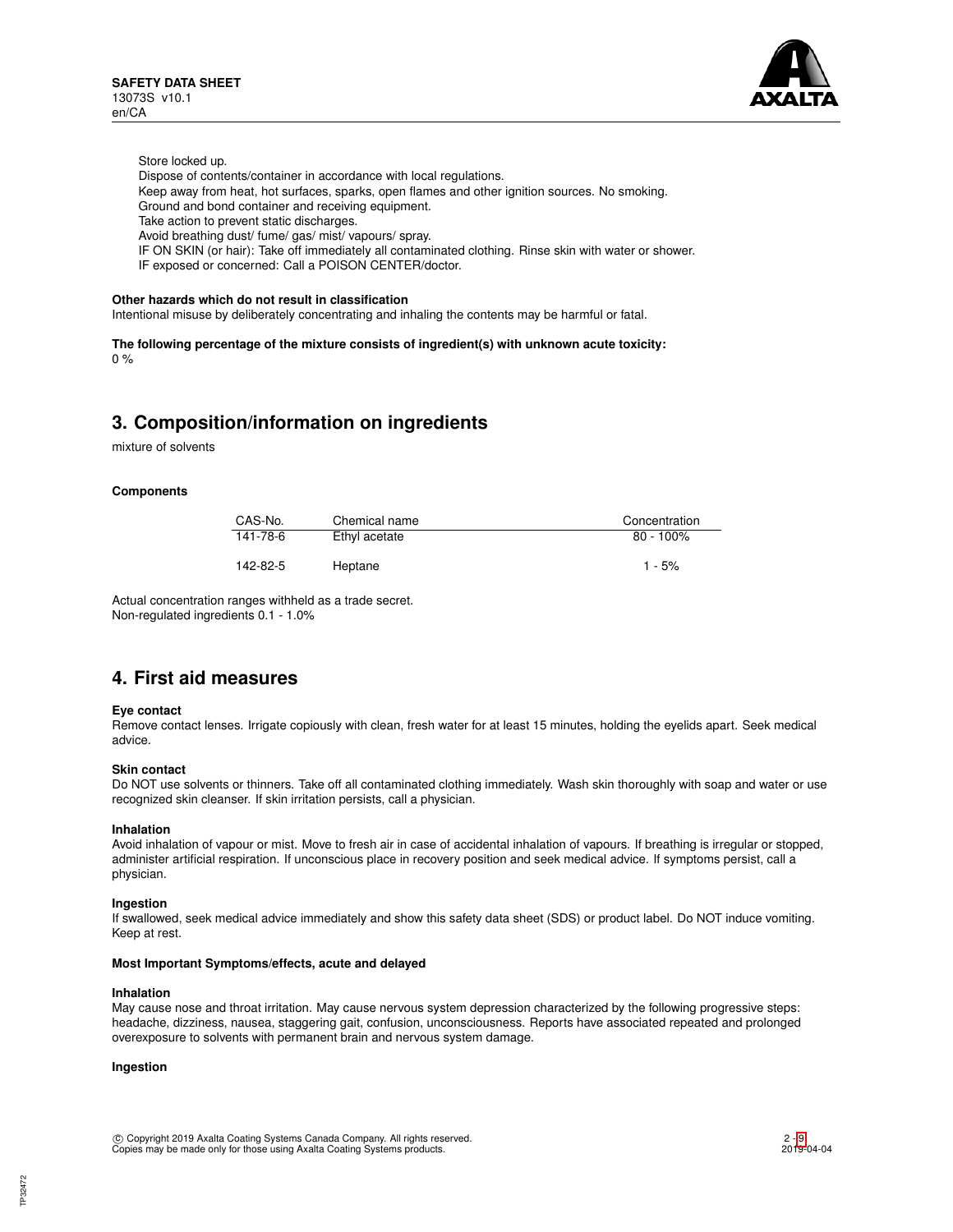

May result in gastrointestinal distress.

#### **Skin or eye contact**

May cause irritation or burning of the eyes. Repeated or prolonged liquid contact may cause skin irritation with discomfort and dermatitis.

#### **Indication of Immediate medical attention and special treatment needed if necessary**

No data available on the product. See section 3 and 11 for hazardous ingredients found in the product.

# **5. Firefighting measures**

## **Suitable extinguishing media**

Universal aqueous film-forming foam, Carbon dioxide (CO2), Dry chemical

## **Extinguishing media which shall not be used for safety reasons**

High volume water jet

## **Hazardous combustion products**

CO, CO2, smoke, and oxides of any heavy metals that are reported in "Composition, Information on Ingredients" section.

## **Fire and Explosion Hazards**

Flammable liquid. Vapor/air mixture will burn when an ignition source is present.

## **Special Protective Equipment and Fire Fighting Procedures**

Full protective flameproof clothing should be worn as appropriate. Wear self-contained breathing apparatus for firefighting if necessary. In the event of fire, cool tanks with water spray. Do not allow run-off from fire fighting to enter public sewer systems or public waterways.

## **6. Accidental release measures**

## **Procedures for cleaning up spills or leaks**

Ventilate area. Remove sources of ignition. Prevent skin and eye contact and breathing of vapor. Wear a properly fitted air-purifying respirator with organic vapor cartridges (NIOSH approved TC-23C), eye protection, gloves and protective clothing. Confine, remove with inert absorbent, and dispose of properly.

## **Environmental precautions**

Do not let product enter drains. Notify the respective authorities in accordance with local law in the case of contamination of rivers, lakes or waste water systems.

## **7. Handling and storage**

## **Precautions for safe handling**

Observe label precautions. Keep away from heat, sparks, flame, static discharge and other sources of ignition. VAPORS MAY IGNITE EXPLOSIVELY. Vapors may spread long distances. Prevent buildup of vapors. Extinguish all pilot lights and turn off heaters, non-explosion proof electrical equipment and other sources of ignition during and after use and until all vapors are gone. Close container after each use. Ground containers when pouring. Wash thoroughly after handling and before eating or smoking. Do not store above 49 °C (120 °F). If material is a coating: do not sand, flame cut, braze or weld dry coating without a NIOSH approved air purifying respirator with particulate filters or appropriate ventilation , and gloves. Combustible dust clouds may be created where operations produce fine material (dust). Avoid formation of significant deposits of material as they may become airborne and form combustible dust clouds. Build up of fine material should be cleaned using gentle sweeping or vacuuming in accordance with best practices. Cleaning methods (e.g. compressed air) which can generate potentially combustible dust clouds should not be used.

#### **Advice on protection against fire and explosion**

Solvent vapours are heavier than air and may spread along floors. Vapors may form explosive mixtures with air and will burn when an ignition source is present. Always keep in containers of same material as the original one. Never use pressure to empty container: container is not a pressure vessel. The accumulation of contaminated rags may result in spontaneous combustion. Good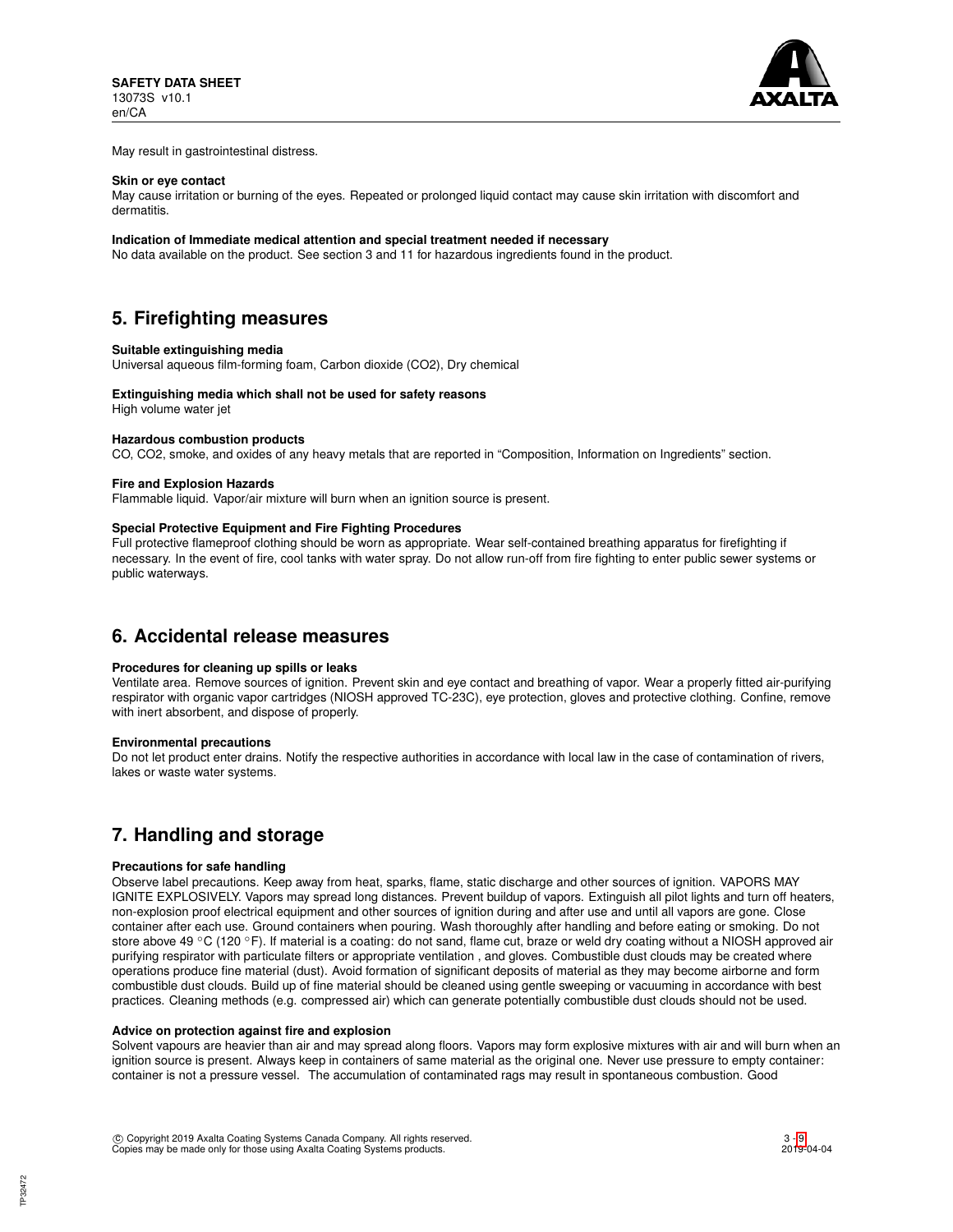

housekeeping standards and regular safe removal of waste materials will minimize the risks of spontaneous combustion and other fire hazards.

#### **Storage**

## **Requirements for storage areas and containers**

Observe label precautions. Store in a dry, well ventilated place away from sources of heat, ignition and direct sunlight. No smoking. Prevent unauthorized access. Containers which are opened must be carefully resealed and kept upright to prevent leakage.

#### **Advice on common storage**

Store separately from oxidizing agents and strongly alkaline and strongly acidic materials.

## **8. Exposure controls/personal protection**

## **Engineering controls and work practices**

Provide adequate ventilation.This should be achieved by a good general extraction and -if practically feasible- by the use of a local exhaust ventilation.If these are not sufficient to maintain concentrations of particulates and solvent vapour below the OEL, suitable respiratory protection must be worn.

## **National occupational exposure limits**

| CAS-No.  | Chemical name | Source Time  | Tvpe       | Value     | Note |
|----------|---------------|--------------|------------|-----------|------|
| 141-78-6 | Ethyl acetate | ACGIH 8 hr   | TWA        | $400$ ppm |      |
|          |               | OSHA 8 hr    | <b>TWA</b> | $400$ ppm |      |
| 142-82-5 | Heptane       | ACGIH 15 min | STEL       | $500$ ppm |      |
|          |               | ACGIH 8 hr   | <b>TWA</b> | $400$ ppm |      |
|          |               | OSHA 8 hr    | <b>TWA</b> | 500 ppm   |      |

## **Glossary**

- CEIL Ceiling exposure limit<br>STEL Short term exposure l
- Short term exposure limit

TWA Time weighted average

TWAE Time-Weighted Average

#### **Protective equipment**

Personal protective equipment should be worn to prevent contact with eyes, skin or clothing.

## **Respiratory protection**

Do not breathe vapors or mists. Wear a properly fitted air-purifying respirator with organic vapor cartridges (NIOSH approved TC-23C) and particulate filter (NIOSH TC-84A) during application and until all vapors and spray mists are exhausted. In confined spaces, or in situations where continuous spray operations are typical, or if proper air-purifying respirator fit is not possible, wear a positive pressure, supplied-air respirator (NIOSH TC-19C). In all cases, follow respirator manufacturer's directions for respirator use. Do not permit anyone without protection in the painting area.

## **Eye protection**

Desirable in all industrial situations. Goggles are preferred to prevent eye irritation. If safety glasses are substituted, include splash guard or side shields.

## **Skin and body protection**

Neoprene gloves and coveralls are recommended.

## **Hygiene measures**

Wash skin thoroughly with soap and water or use recognized skin cleanser. Do NOT use solvents or thinners.

## **Environmental exposure controls**

Do not let product enter drains.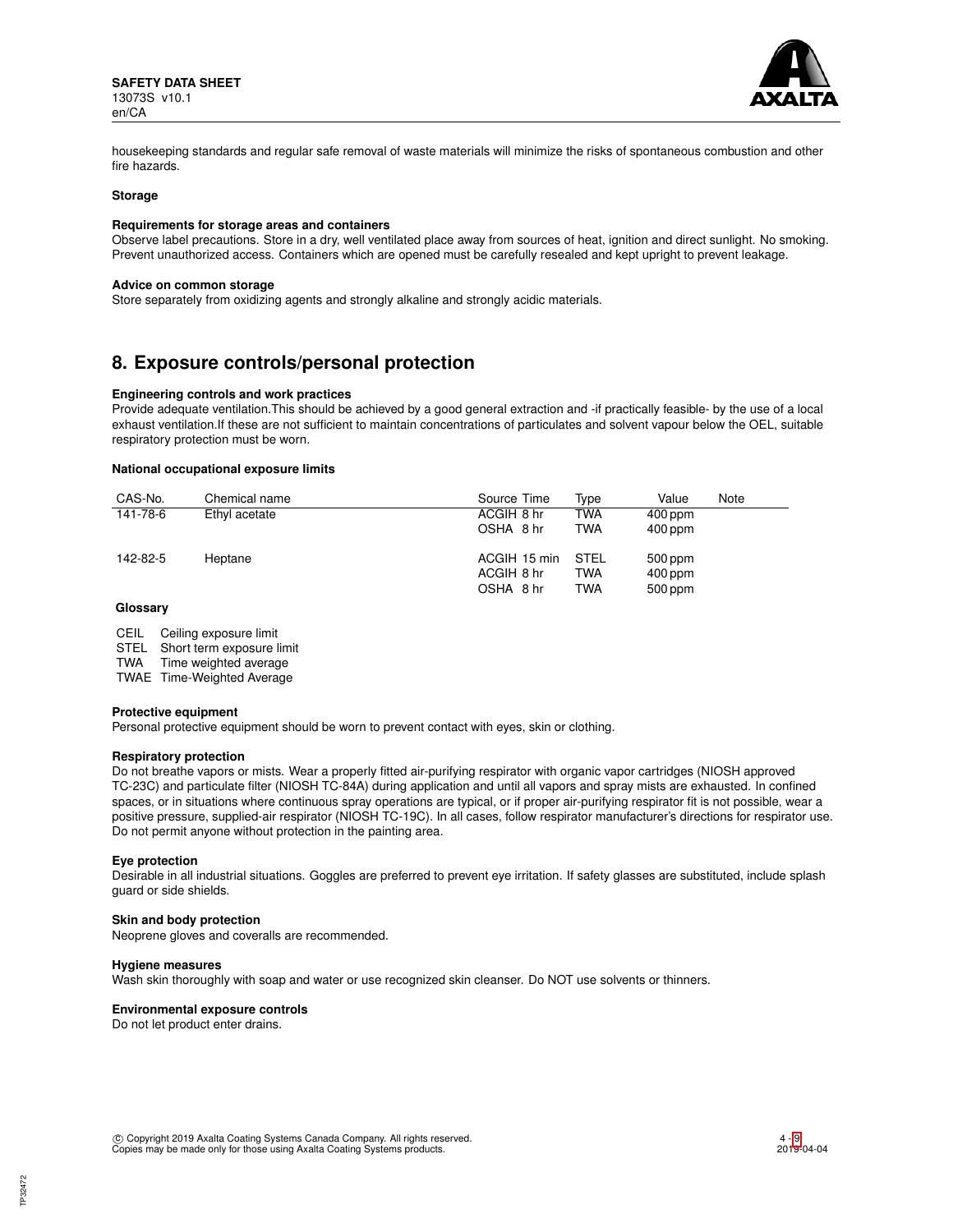

# **9. Physical and chemical properties**

## **Appearance**

**Form:** liquid **Colour:** clear

| Flash point                                    | -7 °C                     |                  |  |  |
|------------------------------------------------|---------------------------|------------------|--|--|
| Lower Explosive Limit                          | 2.1%                      |                  |  |  |
| Upper Explosive Limit                          | 11.4 %                    |                  |  |  |
| Evaporation rate                               | Slower than Ether         |                  |  |  |
| Vapor pressure of principal solvent            | 94.9 hPa                  |                  |  |  |
| Solubility of Solvent In Water                 | moderate                  |                  |  |  |
| Vapor density of principal solvent $(Air = 1)$ | 3                         |                  |  |  |
| Approx. Boiling Range                          | 70 °C                     |                  |  |  |
| Approx. Freezing Range                         | -83 $\rm ^{\circ}C$       |                  |  |  |
| Gallon Weight (Ibs/gal)                        | 7.42                      |                  |  |  |
| Specific Gravity                               | 0.89                      |                  |  |  |
| Percent Volatile By Volume                     | 100.00%                   |                  |  |  |
| Percent Volatile By Weight                     | 100.00%                   |                  |  |  |
| Percent Solids By Volume                       | $0.00\%$                  |                  |  |  |
| Percent Solids By Weight                       | $0.00\%$                  |                  |  |  |
| pH (waterborne systems only)                   | Not applicable            |                  |  |  |
| Partition coefficient: n-octanol/water         | No data available         |                  |  |  |
| Ignition temperature                           | $215\,^{\circ}\mathrm{C}$ | <b>DIN 51794</b> |  |  |
| Decomposition temperature                      | Not applicable.           |                  |  |  |
| Viscosity (23 $^{\circ}{\rm C}$ )              | Not applicable.           | ISO 2431-1993    |  |  |
|                                                |                           |                  |  |  |

# **10. Stability and reactivity**

## **Stability**

Stable

## **Conditions to avoid**

Stable under recommended storage and handling conditions (see section 7).

## **Materials to avoid**

None reasonably foreseeable.

## **Hazardous decomposition products**

When exposed to high temperatures may produce hazardous decomposition products such as carbon monoxide and dioxide, smoke, oxides of nitrogen.

## **Hazardous Polymerization**

Will not occur.

## **Sensitivity to Static Discharge**

Solvent vapors in air may explode if static grounding and bonding is not used during transfer of this product.

## **Sensitivity to Mechanical Impact**

None known.

# **11. Toxicological information**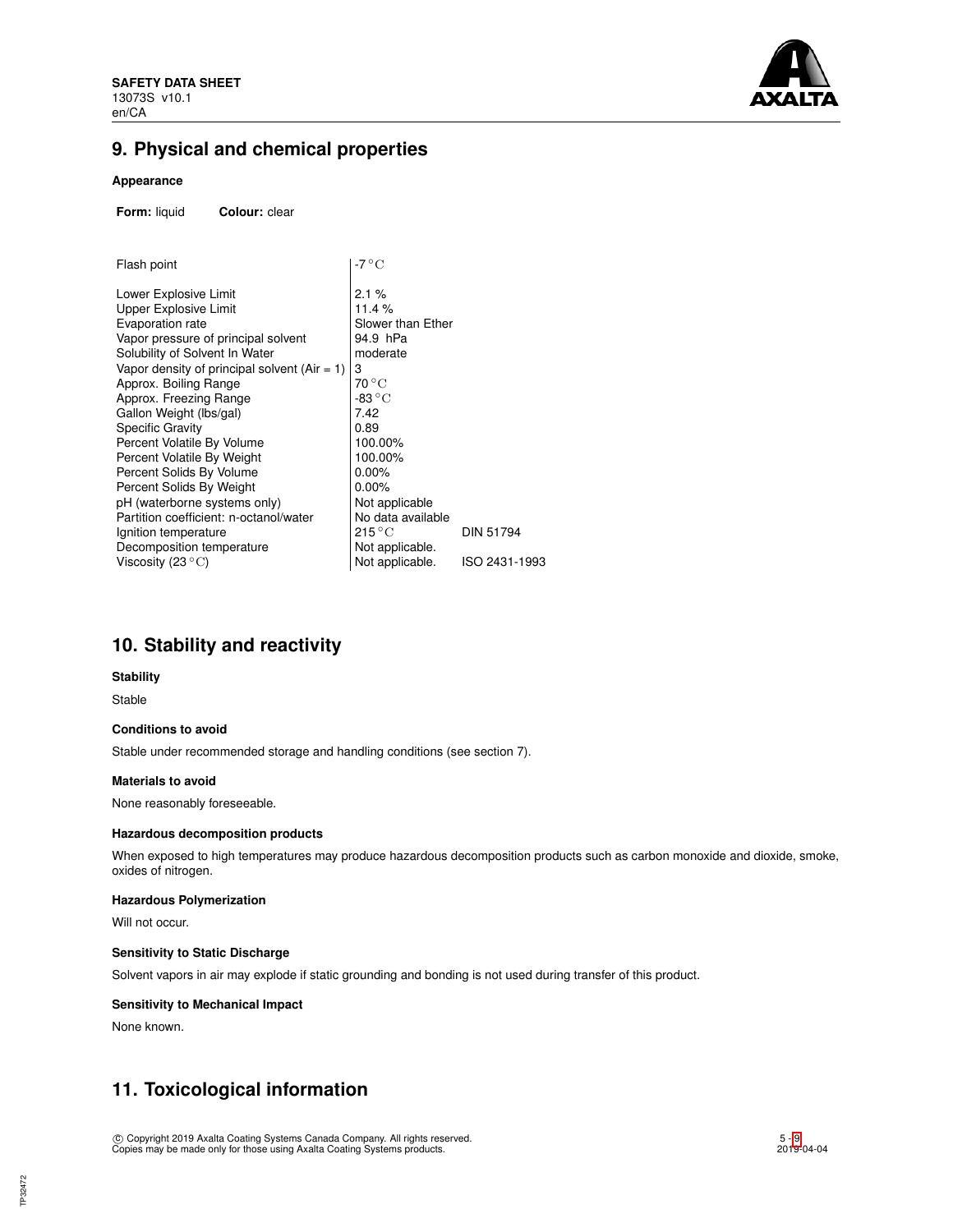

#### **Information on likely routes of exposure**

## **Inhalation**

May cause nose and throat irritation. May cause nervous system depression characterized by the following progressive steps: headache, dizziness, nausea, staggering gait, confusion, unconsciousness. Reports have associated repeated and prolonged overexposure to solvents with permanent brain and nervous system damage.

## **Ingestion**

May result in gastrointestinal distress.

#### **Skin or eye contact**

May cause irritation or burning of the eyes. Repeated or prolonged liquid contact may cause skin irritation with discomfort and dermatitis.

**Delayed and immediate effects and also chronic effects from short and long term exposure:**

**Acute oral toxicity** not hazardous

**Acute dermal toxicity** not hazardous

**Acute inhalation toxicity** not hazardous

% of unknown composition: 0 %

#### **Skin corrosion/irritation**

Not classified according to GHS criteria

## **Serious eye damage/eye irritation**

Ethyl acetate Category 2A

#### **Respiratory sensitisation**

Not classified according to GHS criteria

## **Skin sensitisation**

Not classified according to GHS criteria

## **Germ cell mutagenicity**

Not classified according to GHS criteria

**Carcinogenicity** Not classified according to GHS criteria

**Toxicity for reproduction** Not classified according to GHS criteria

## **Target Organ Systemic Toxicant - Single exposure**

• **Inhalation**

**Narcotic effects** Ethyl acetate

**Target Organ Systemic Toxicant - Repeated exposure** Not classified according to GHS criteria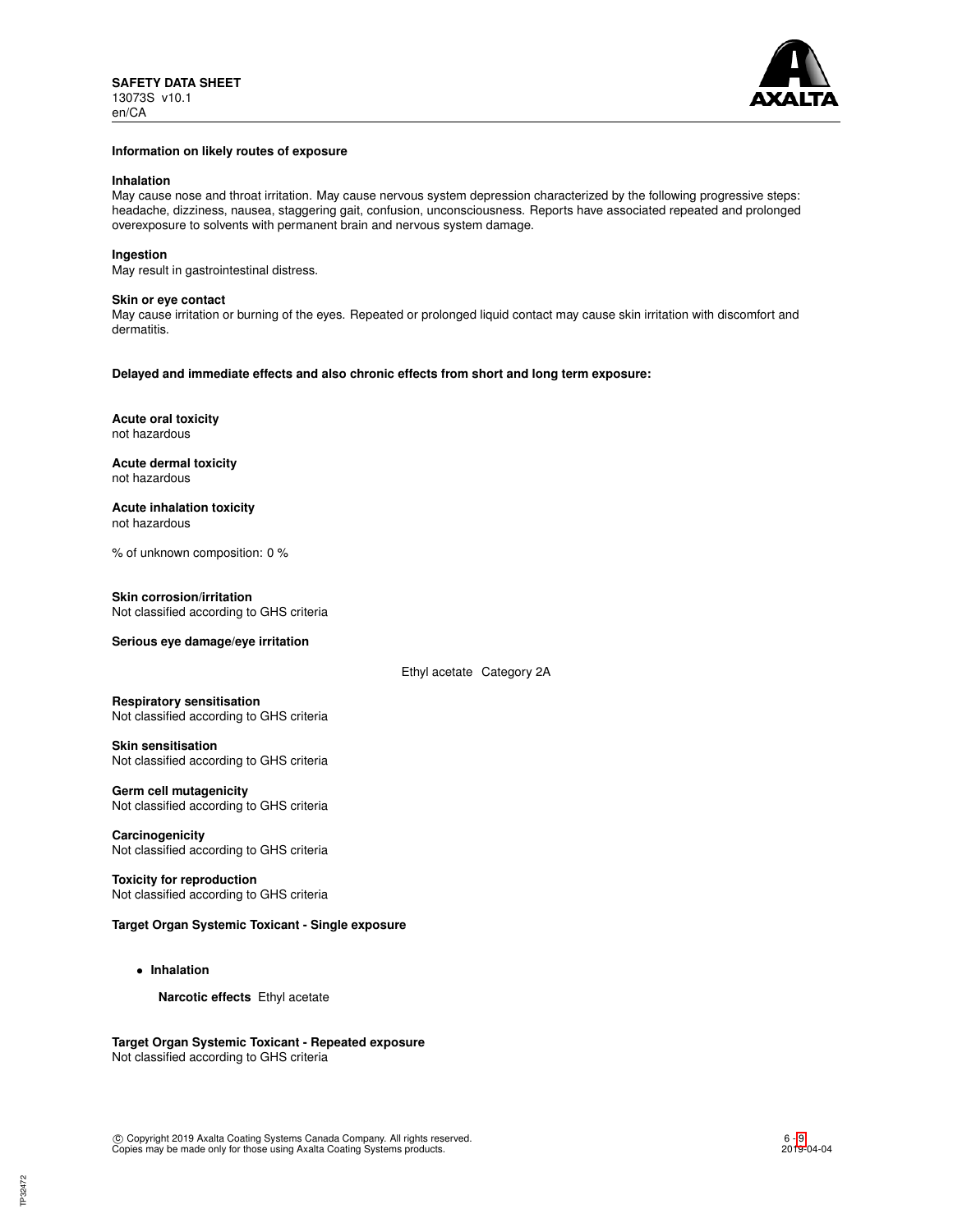

## **Aspiration toxicity**

Not classified according to GHS criteria

## **Numerical measures of toxicity (acute toxicity estimation (ATE),etc. )**

No information available.

## **Symptoms related to the physical, chemical and toxicological characteristics**

Exposure to component solvents vapours concentration in excess of the stated occupational exposure limit may result in adverse health effect such as mucous membrane and respiratory system irritation and adverse effect on kidney, liver and central nervous system. Symptoms and signs include headache, dizziness, fatigue, muscular weakness, drowsiness and in extreme cases, loss of consciousness. Through skin resorbtion, solvents can cause some of the effects described here. Repeated or prolonged contact with the preparation may cause removal of natural fat from the skin resulting in non-allergic contact dermatitis and absorption through the skin. The liquid splashed in the eyes may cause irritation and reversible damage.

# **12. Ecological information**

There are no data available on the product itself. The product should not be allowed to enter drains or watercourses.

# **13. Disposal considerations**

## **Provincial Waste Classification**

Check appropriate provincial and local waste disposal regulations for proper classifications.

## **Waste Disposal Method**

Do not allow material to contaminate ground water systems. Incinerate or otherwise dispose of waste material in accordance with Federal, State, Provincial, and local requirements. Do not incinerate in closed containers.

## **14. Transport information**

**International transport regulations**

| <b>IMDG (Sea transport)</b><br>UN number:<br>Proper shipping name:               | 1263<br>PAINT REI ATED MATERIAI                                 |
|----------------------------------------------------------------------------------|-----------------------------------------------------------------|
| Hazard Class:<br>Subsidiary Hazard Class:<br>Packing group:<br>Marine Pollutant: | 3<br>Not applicable.<br>Ш<br>yes [heptane (mixture of isomers)] |
| ICAO/IATA (Air transport)<br>UN number:<br>Proper shipping name:                 | 1263<br>PAINT RELATED MATERIAL                                  |
| Hazard Class:<br>Subsidiary Hazard Class:<br>Packing group:                      | 3<br>Not applicable.<br>Ш                                       |
| TDG<br>UN number:<br>Proper shipping name:                                       | 1263<br>PAINT RELATED MATERIAL                                  |
| Hazard Class:                                                                    | 3                                                               |

Subsidiary Hazard Class: Not applicable.<br>Packing group: Il Packing group: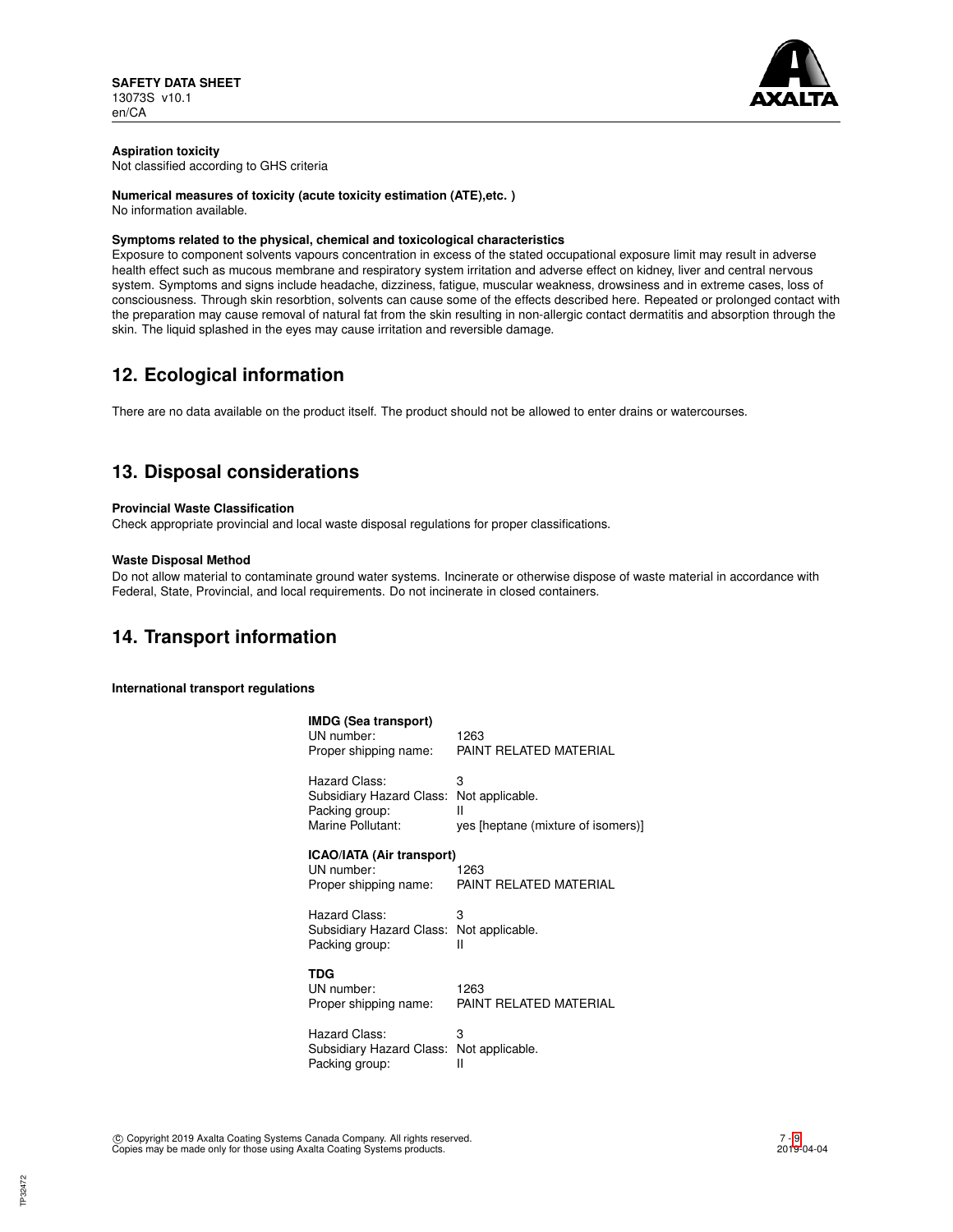

## **Matters needing attention for transportation**

Confirm that there is no breakage, corrosion, or leakage from the container before shipping. Be sure to prevent damage to cargo by loading so as to avoid falling, dropping, or collapse. Ship in appropriate containers with denotation of the content in accordance with the relevant statutes and rules.

## **15. Regulatory information**

## **TSCA Status**

In compliance with TSCA Inventory requirements for commercial purposes.

## **DSL Status**

All components of the mixture are listed on the DSL.

## **Photochemical Reactivity**

Non-photochemically reactive

## **Regulatory information**

|                  | CAS # Ingredient       |  | 302 TPQ RQ 311/312 | - 313 | RQ(lbs) HAP |  |
|------------------|------------------------|--|--------------------|-------|-------------|--|
|                  | 141-78-6 Ethyl acetate |  | NR NR C.F          | N.    | NR N        |  |
| 142-82-5 Heptane |                        |  | NR NR A.C.F        | N     | NR N        |  |

## **Key:**

| <b>EPCRA</b>                                                   | Emergency Planning and Community Right-to-know Act (aka Title III, SARA)                                                                                                                                                                       |                  |  |
|----------------------------------------------------------------|------------------------------------------------------------------------------------------------------------------------------------------------------------------------------------------------------------------------------------------------|------------------|--|
| 302                                                            | Extremely hazardous substances                                                                                                                                                                                                                 |                  |  |
| $311/312$ Categories $F =$ Fire Hazard                         | $R =$ Reactivity Hazard $C =$ Chronic Hazard<br>P = Pressure Related Hazard                                                                                                                                                                    | A = Acute Hazard |  |
| 313 Information                                                | Section 313 Supplier Notification - The chemicals listed above with<br>a 'Y' in the 313 column are subject to reporting requirements of<br>Section 313 of the Emergency Planning and Community<br>Right-to-Know act of 1986 and of 40 CFR 372. |                  |  |
| <b>CERCLA</b><br><b>HAP</b><br><b>TPQ</b><br>RQ.<br>NA.<br>NR. | Comprehensive Emergency Response, Compensation and Liability Act of 1980.<br>Listed as a Clean Air Act Hazardous Air Pollutant.<br>Threshold Planning Quantity.<br><b>Reportable Quantity</b><br>not available<br>not regulated                |                  |  |

## **16. Other information**

HMIS rating H: 2 F: 3 R: 0

Glossary of Terms:

ACGIH | American Conference of Governmental Industrial Hygienists.<br>
IARC | International Agency for Research on Cancer.

- IARC | International Agency for Research on Cancer.<br>NTP | National Toxicology Program.
- NTP | National Toxicology Program.<br>
OEL | Occupational Exposure Limit
- Occupational Exposure Limit
- OSHA | Occupational Safety and Health Administration.
- STEL Short term exposure limit